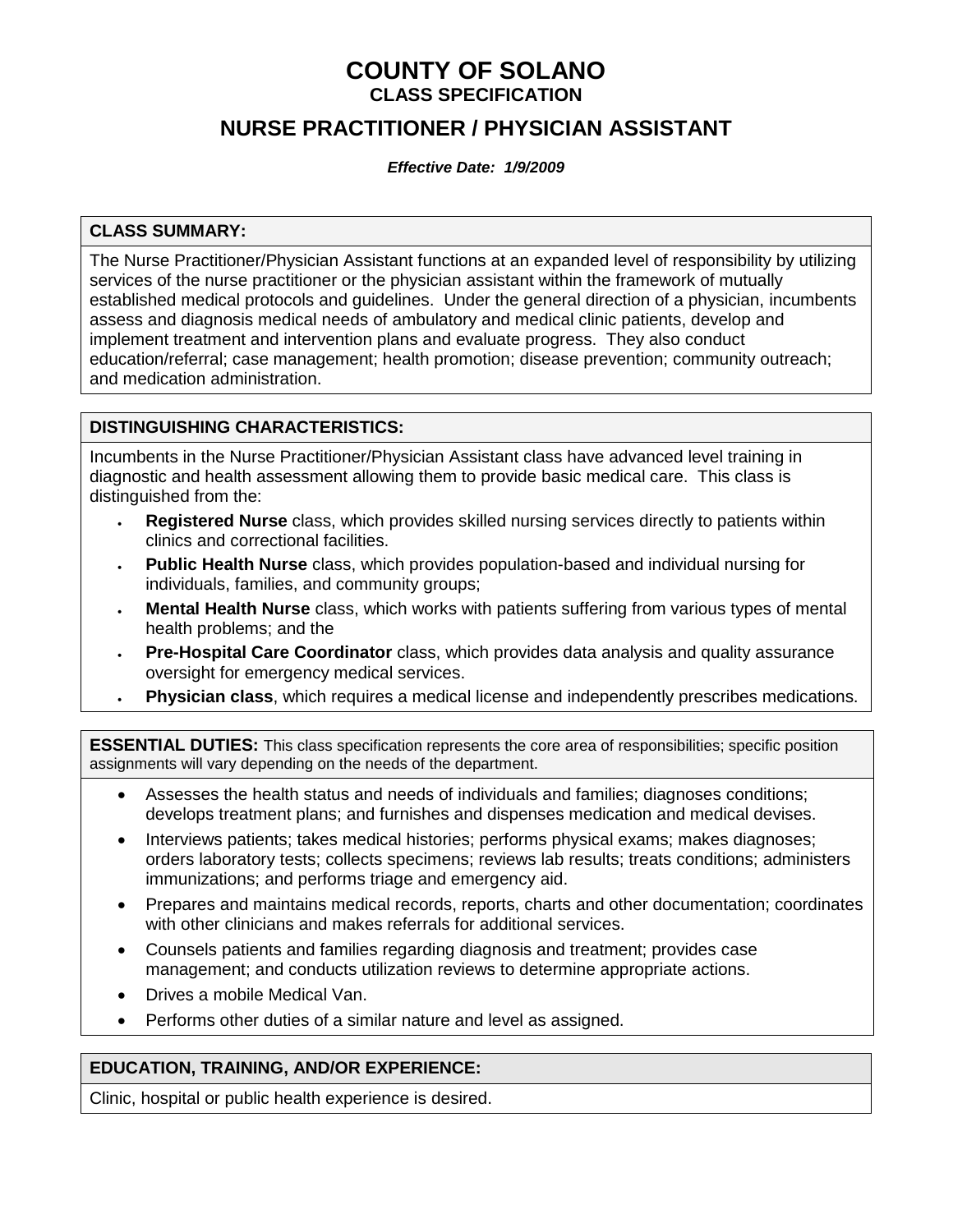## **LICENSING/CERTIFICATION REQUIREMENTS**:

Nurse Practitioner:

- Current California Registered Nurse License, and
- Current California Nurse Practitioner Certification, and
- Current Nurse Practitioner National Certification

Physician Assistant:

 $\overline{a}$ 

Current California Physician Assistant License

Nurse Practitioner and Physician Assistant:

- Current Adult, Child, and Infant CPR Certificate
- Current Controlled Substance Registration Certificate from the Drug Enforcement Administration

Based on assignment, a valid California Driver's License, Class C

## **REQUIRED KNOWLEDGE AND SKILLS:**

**Knowledge of:** (position requirements at entry)

- Principles and practice of medical care and the nursing process including assessment, diagnosis, planning, intervention/implementation, and evaluation
- Medical terminology, scientific methodology, and related medical theory
- Pathophysiology, pharmacology, epidemiology, bacteriology, and microbiology
- Infectious disease management and control
- Community health and social services
- Health promotion, preventive health-care measures, and general nutrition
- Applicable federal, state, and local laws, rules, regulations, codes, and statutes
- Medical records management practices and procedures
- Community health and social services
- Universal precautions
- Diseases and health problems commonly treated in health clinics and correctional institutions
- Transmission, intervention, prevention, and treatment of communicable diseases including symptoms and disease process
- Clinic operations, practices, routines, and protocols
- Patient educational techniques and practices
- Health promotion, preventive health-care measures, and general nutrition
- Uses and effects of medications and immunizations
- Medical equipment operations

**Skills in:** (position requirements at entry)

Independent patient case management, diagnosis, health assessment, and delivery of medical